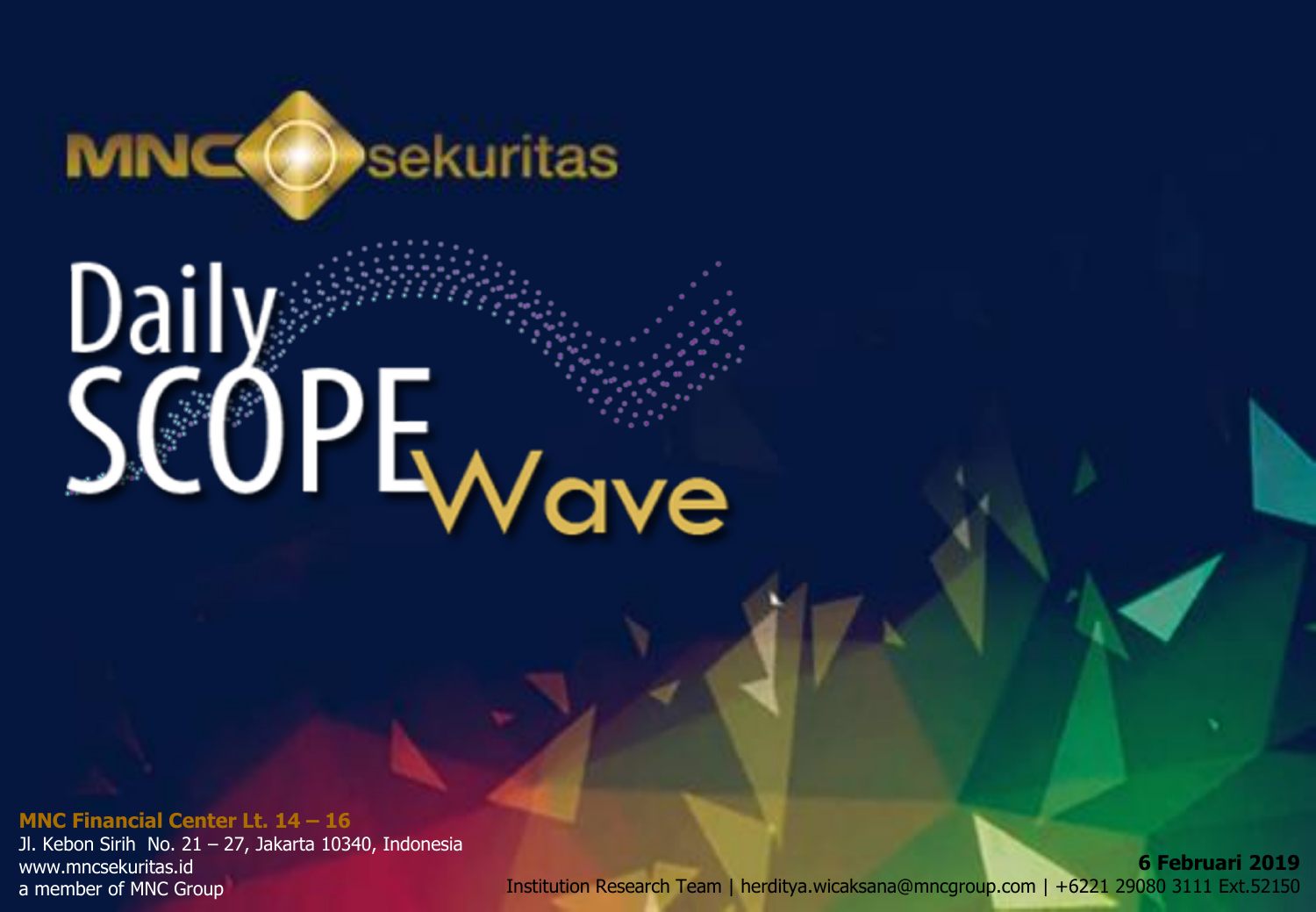

# **Technical Summary**

#### **Jakarta Composite Index (JCI)** *short term* **(***1-2 days***)** *bearish*

*Kami memperkirakan awal dari wave koreksi wave (iv) sedang terbentuk, diperkirakan untuk koreksi* terdekat IHSG akan berada pada level 6,460-6,450. Apabila IHSG turun menembus level 6,428 maka wave v dari wave *[5] dari wave 3 terkonfirmasi selesai sekaligus mengkonfirmasi pembentukan wave (iv).*

#### **Top picks of the Day :**

| <b>Stock</b> | <b>Close</b><br><b>Price</b> | <b>Recommendation</b> | <b>Tactical Moves</b>                                                                                                                                                                                                          |
|--------------|------------------------------|-----------------------|--------------------------------------------------------------------------------------------------------------------------------------------------------------------------------------------------------------------------------|
| <b>SMGR</b>  | 12,250                       | Buy on Weakness       | Peluang terkoreksinya SMGR dapat mencapai level 12,150-12,225 untuk membentuk wave<br>(iv) dari wave 5, setelah itu SMGR dapat menguat untuk membentuk wave (v) dari wave 5<br>dengan target 14,500.                           |
| <b>ELSA</b>  | 394                          | Buy on Weakness       | ELSA sedang berada pada wave (v) dari wave [iii], diperkirakan masih ada potensi untuk<br>mencapai target akhir pada level 410 sebelum terkoreksi menuju 366 untuk membentuk<br>wave [iv].                                     |
| <b>CPIN</b>  | 7,950                        | Buy on Weakness       | CPIN sedang membentuk wave (b) dari wave A dengan target penguatan di 8,250.                                                                                                                                                   |
| <b>ANTM</b>  | 1,010                        | Sell on Strength      | ANTM masih dapat menguat akan tetapi potensi upsidenya sudah mengecil dan dapat<br>mencapai level 1,060. Setelah wave 3 selesai terbentuk, maka ANTM berpeluang terkoreksi<br>ke level 935 (minimal) hingga level 900 (ideal). |

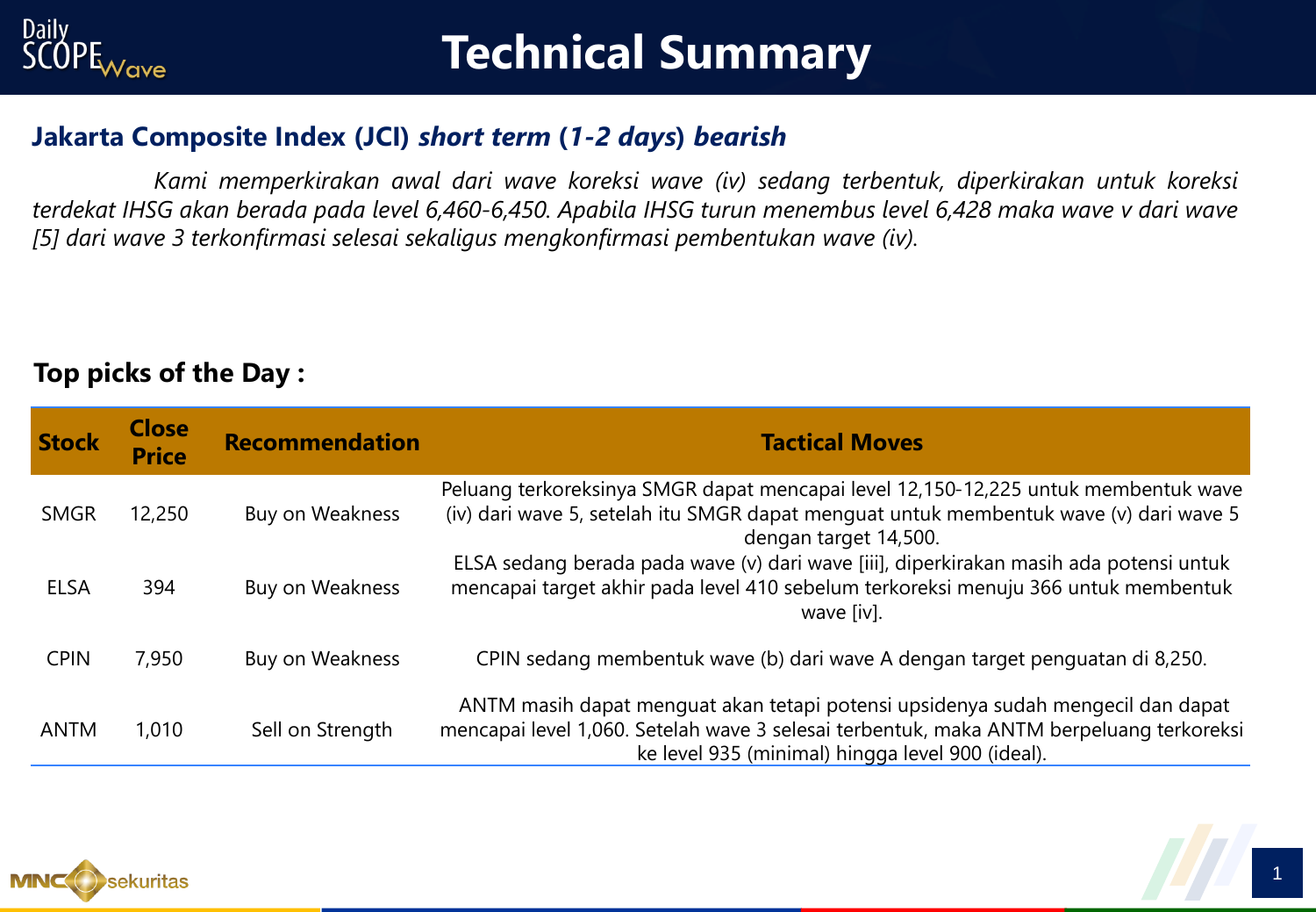

# **JCI –** *Beginning of Wave (iv)*



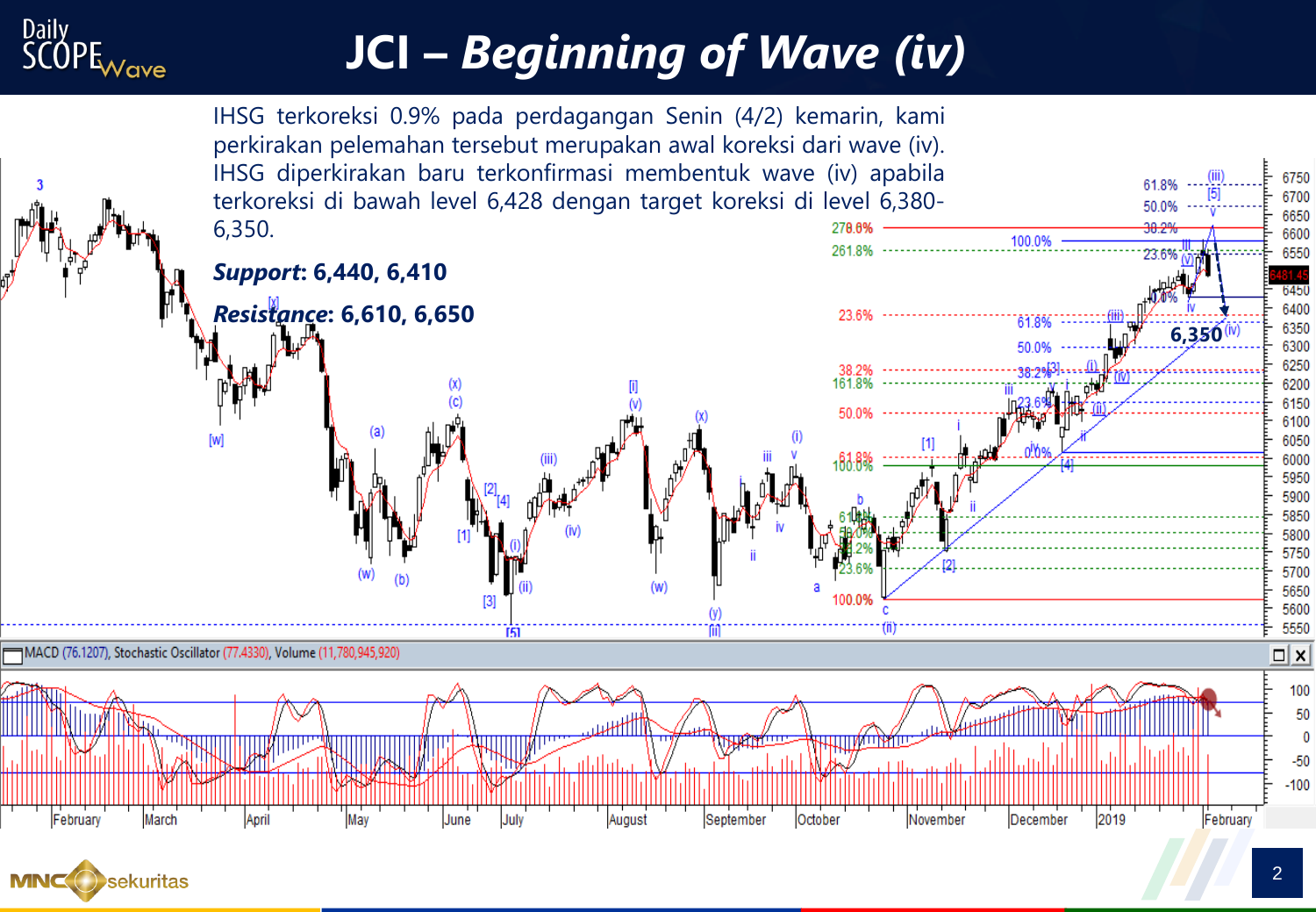

### **SMGR –** *Buy on Weakness*

SMGR pada penutupan kemarin (4/2) berada pada level 12,250. Peluang terkoreksinya SMGR dapat mencapai level 12,150-12,225 untuk membentuk wave (iv) dari wave 5, setelah itu SMGR dapat menguat untuk membentuk wave (v) dari wave 5 dengan target 14,500.





**14,500**

100.0%

61.8%

 $-15000$ 

14500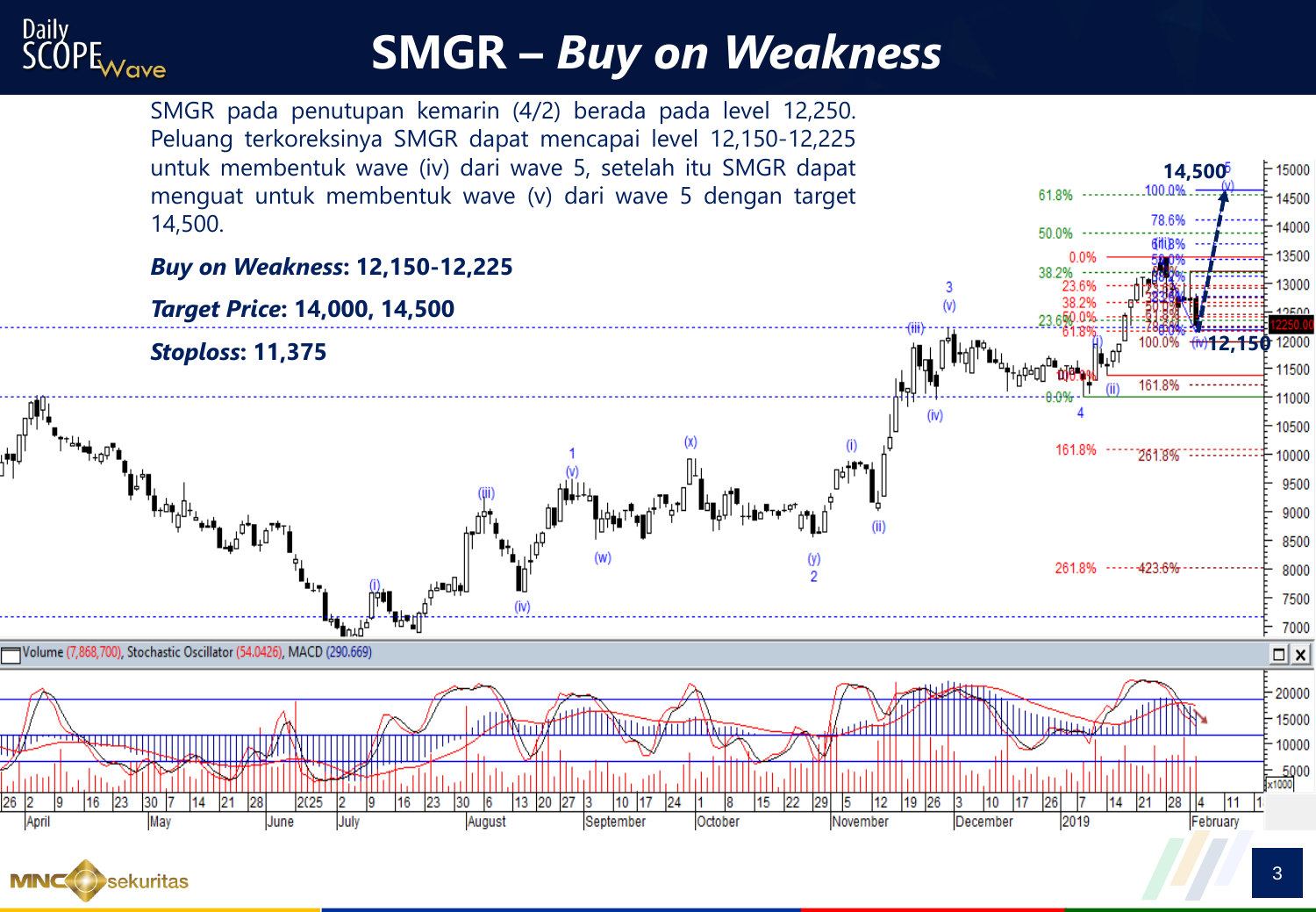

## **ELSA –** *Buy on Weakness*



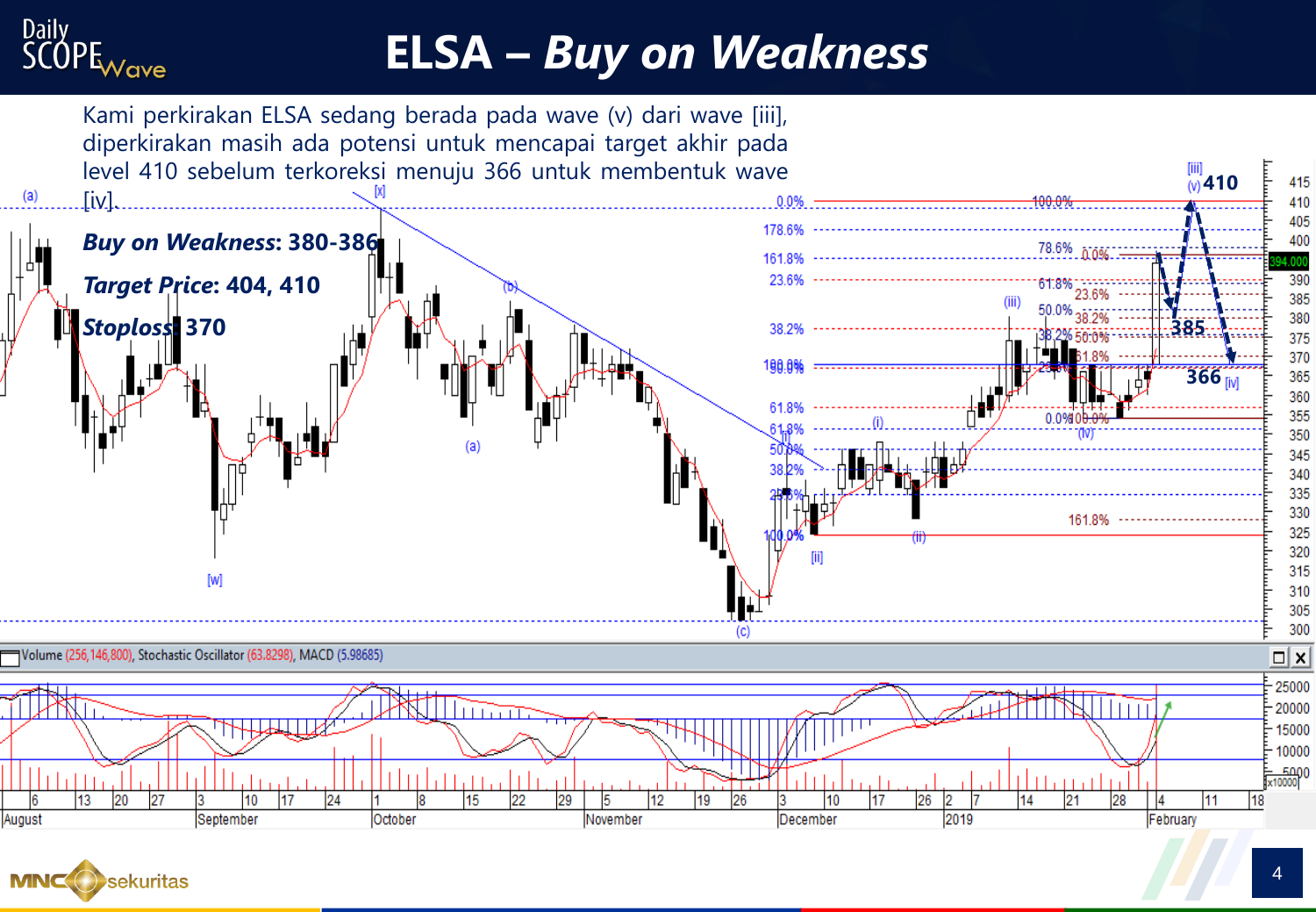

# **CPIN –** *Buy on Weakness*

Peluang penguatan CPIN kami perkirakan masih terbuka, saat ini



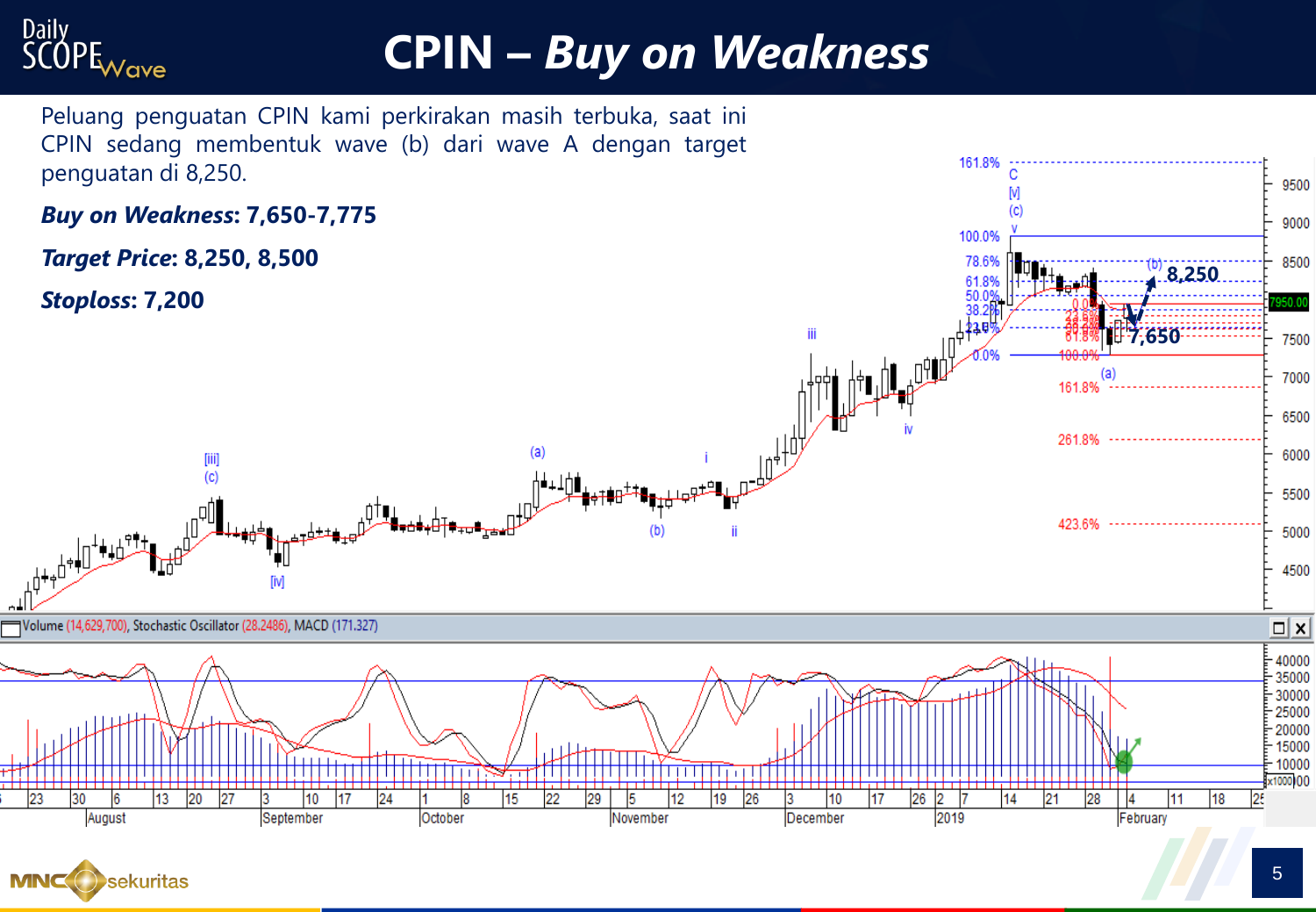

# **ANTM –** *Sell on Strength*